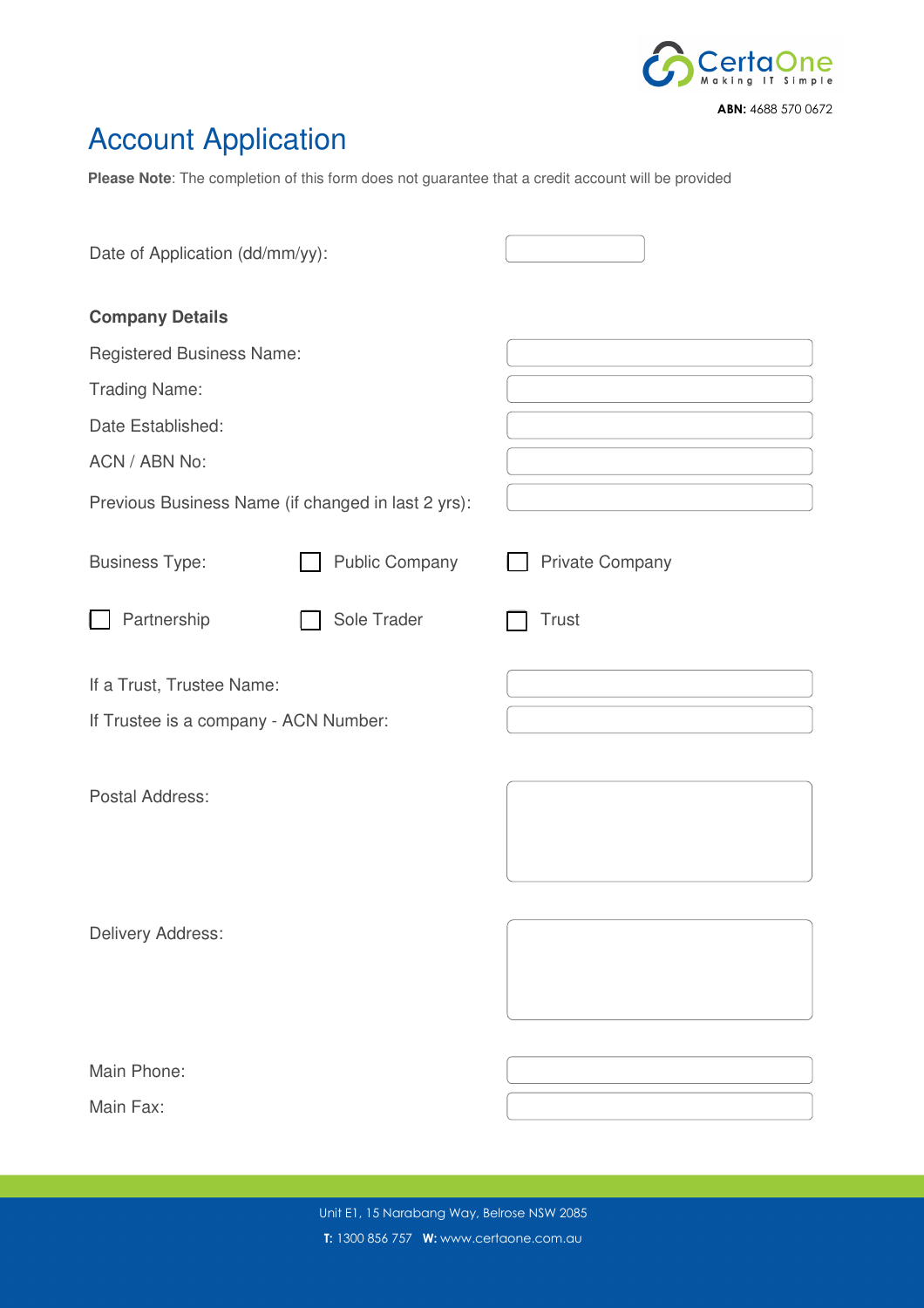

# **Contacts**

Accounts Payable – contact name:

Job Title:

Email Address:

Finance Manager – contact name:

Job Title:

Email Address:

Auditors – company name:

Address:

Email Address:

Phone:

Bank – company name:

Branch (suburb):

City:

Account No:

# **Details of Owner / Partners / Director**

**1.** Name:

Residential Address:

Phone:

**2.** Name:

Residential Address:

Phone: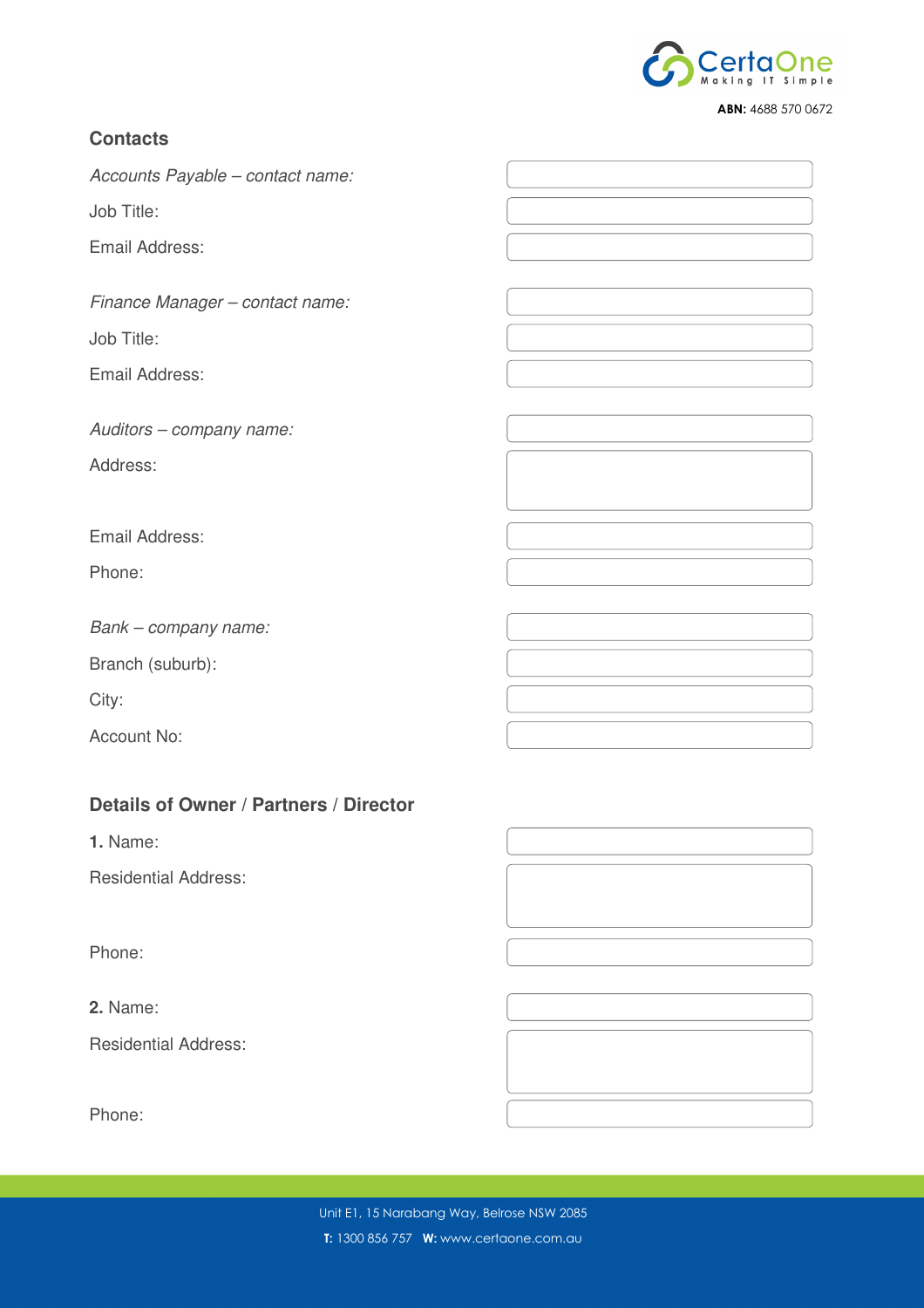

|  | <b>ABN:</b> 4688 570 0672 |
|--|---------------------------|
|  |                           |

Requested Credit Limit \$:

Anticipated Monthly Purchases from CertaOne \$:

# **Trade References**

1. Business Name:

Contact Name:

Job Title:

Phone:

Email:

Current Monthly Credit Limit \$:

2. Business Name:

Contact Name:

Job Title:

Phone:

Email:

Current Monthly Credit Limit \$:

3. Business Name:

Contact Name:

Job Title:

Phone:

Email:

Current Monthly Credit Limit \$:

## **Please sign and return to:**

The Accounts Receivable Manager, CertaOne, at **accounts@CertaOne.com.au** PO Box 448 Terrey Hills NSW 2084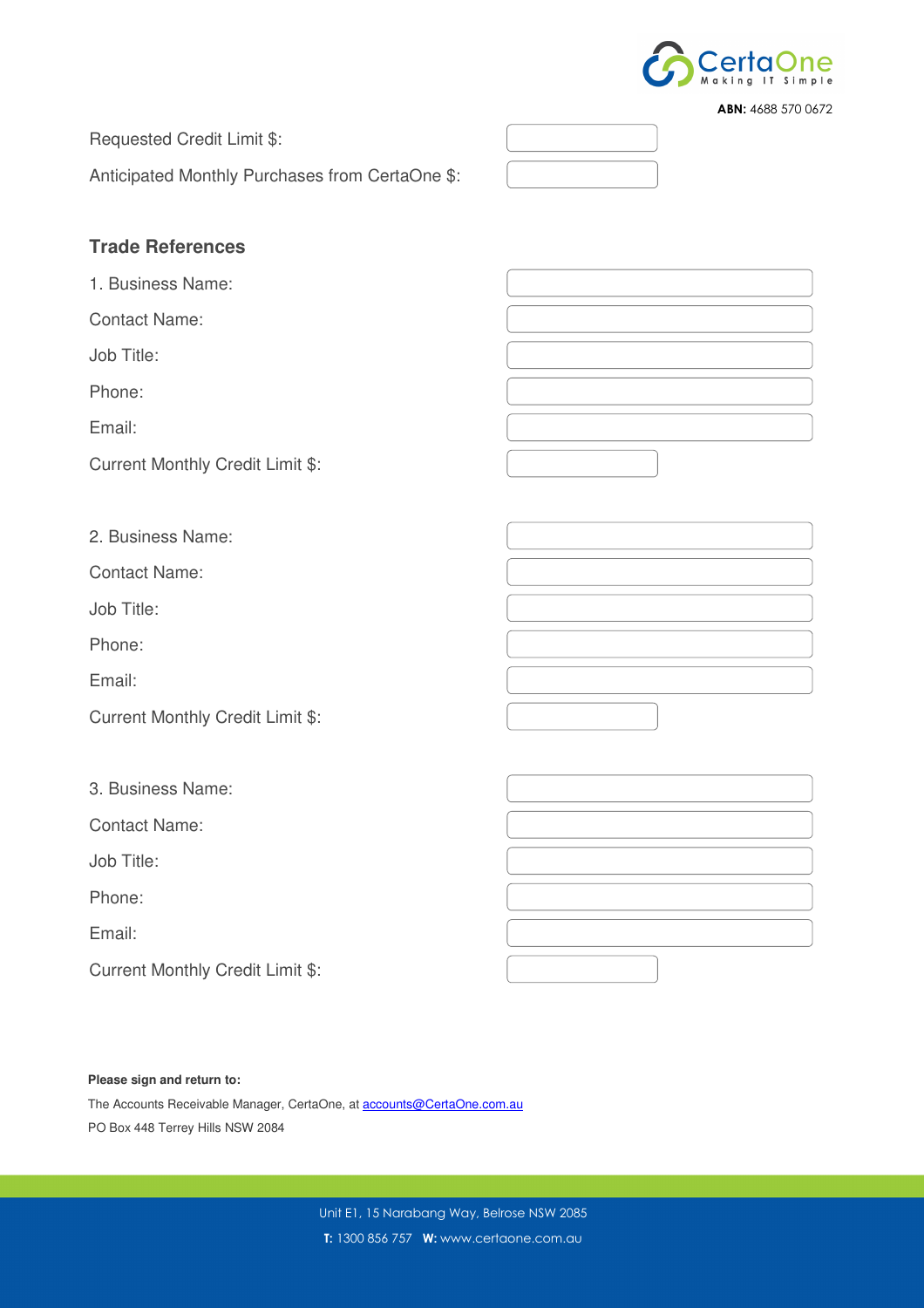

## **Declaration**

I / WE CERTIFY THAT:

- a) The information contained in this document is true and correct.
- b) I / We understand and acknowledge the terms and conditions outlined below.

c) I / We am / are authorised to apply for credit facilities on behalf of the applicant.

| For and on behalf of (applicant company): |  |
|-------------------------------------------|--|
| Name:                                     |  |
| Signature:                                |  |
| Job Title:                                |  |
| Email:                                    |  |
| Date:                                     |  |

| For and on behalf of (applicant company): |  |
|-------------------------------------------|--|
| Name:                                     |  |
| Signature:                                |  |
| Job Title:                                |  |
| Email:                                    |  |
| Date:                                     |  |

## **CERTAONE - Standard Terms and Conditions of Sale**

## **Definitions**

- 1. CERTAONE will hereinafter be referred to as "The Company" in these Standard Terms and Conditions of Sale.
- 2. The applicant company will hereinafter be referred to as "The Customer" in these Standard Terms and Conditions of Sale.
- 3. Practical Completion date of commissioning of equipment by CERTAONE or a third party Service provider.
- 4. 'Solutions' include for example 'HUAWEI Containerised Data Centre Solution'.

#### Terms

- 1. Payment terms are strictly as agreed to in writing. Otherwise, on the date due as per CERTAONE invoice or 30 days after the end of month from date of shipment of goods, whichever is sooner.
- 2. Credit limit granted may not be exceeded without prior written consent of the Company. However, should the credit limit be exceeded for whatever reason, these same Terms & Conditions shall apply.
- 3. Should a part shipment of goods for an order (excluding solutions) be requested by and made to the customer (including the customers authorised representative for that order or project incl. project managers), the customer's order will be invoiced and payable on the customer's usual account terms, notwithstanding that the full order has not been fulfilled. For solutions, this shall constitute commencement of the project and acceptance of invoicing on that date and payment for the project on the customer's usual account terms unless agreed to otherwise in writing.
- 4. Where solutions are provided that includes services in addition to goods, should there be any delays in practical completion; the customer needs to notify CERTAONE as soon as possible but within 21 days of the date of invoice, being date of delivery of goods or majority thereof. If CERTAONE acknowledges these delays are resulting from CERTAONE or a third party Service provider, a first Instalment will become payable to the value of the 'hardware', due on the customers usual account terms from date of Invoice being the date of delivery of the hardware to site or collection by customer.
- 5. Upon practical completion by CERTAONE or a third party service provider, the balance of the invoice outstanding will become payable within 14 days.